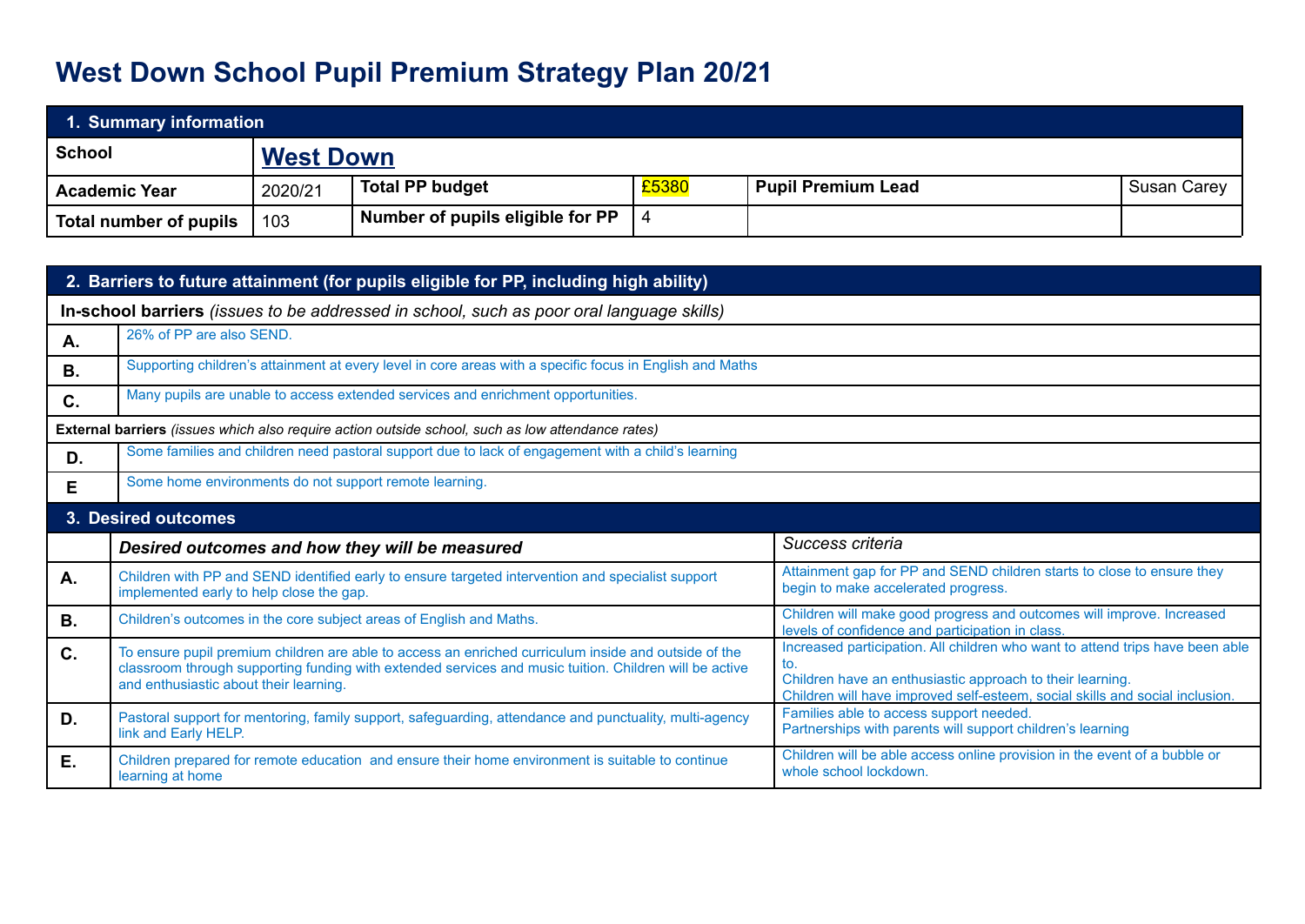## **4. Planned expenditure Academic year 2020-2021** The three headings below enable schools to demonstrate how they are using the pupil premium to improve classroom pedagogy, provide targeted support and support whole school strategies. **i. Quality of teaching for all Desired outcome Chosen action / approach What is the evidence and rationale for this choice? How will you ensure it is implemented well? Staff lead When will you review implementation?** To improve rates of progress. To ensure a greater proportion of pupils are meeting age related expectations. To ensure high quality teaching including breadth and depth of the curriculum. **Values: confidence, curiosity and endurance.** Additional 1:1 and small group teaching - teacher released form class one afternoon a week to work with individuals and groups. *'Good teaching is the most important lever schools have to improve outcomes'* This approach has been used in previous years to support children to make good or better progress. Teachers use this time to pre-teach or revisit concepts. Termly Assessment and Pupil review meetings enable teachers to identify support needed. Time and space to work timetabled. Regularly reviewed with staff through Pupil Progress meetings. Termly Assessments. Isobel Fowler **Catherine** Orr **Termly** Additional TA support provided targeted support for individuals and groups Pupil Review meetings and termly assessment highlight 1:1 and small group work needed for targeted and specific support. Dedicated sessions timetabled. Ongoing staff trainings on all areas including SEND. Co-heads Termly **Total budgeted cost £2000 ii. Targeted support Desired outcome Chosen action/approach What is the evidence and rationale for this choice? How will you ensure it is implemented well? Staff lead When will you review implementation?** Pupils will develop socially and emotionally so that they engage with their learning and make good progress academically. **Values: truth, courage compassion and endurance.** Specialist support through Pastoral Co-ordinator role to engage with children & families. Pastoral coordinator role has been in place for the past 5 years to ensure better outcomes for pupils. This role has supported many families to access the support needed to enable them to engage fully with school. Dedicated staff employed in the role. Dedicated allocation of time timetabled. A member of staff employed at both schools to ensure relationships can be built within the separate communities. Susan Carey Lucy Jones Annually.

**Total budgeted cost £1210**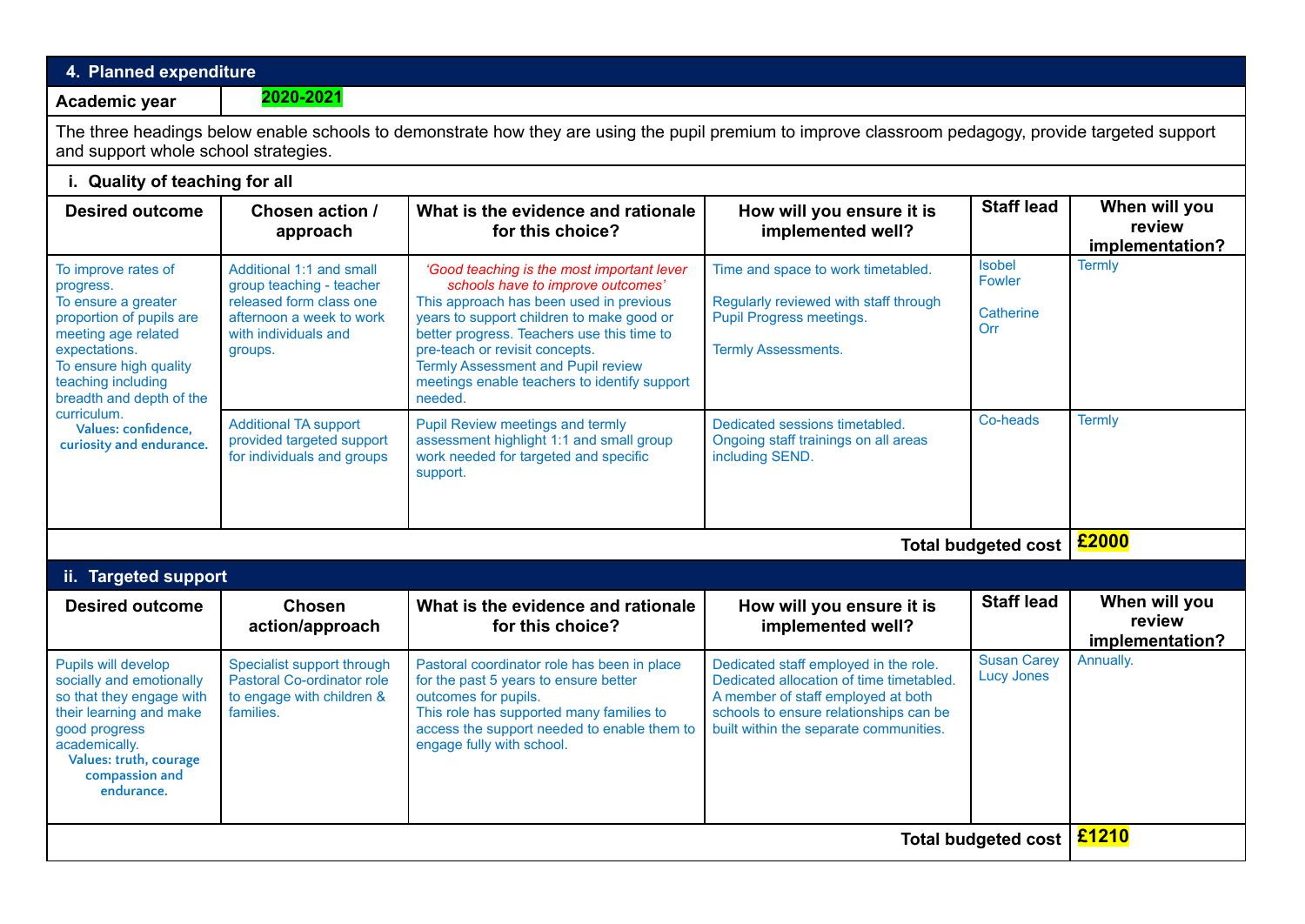| iii. Other approaches                                                                                                                  |                                         |                                                                                                                                                                                                                                                                                |                                                                                                                                                                                                                                                                                                              |                                                             |                                            |  |
|----------------------------------------------------------------------------------------------------------------------------------------|-----------------------------------------|--------------------------------------------------------------------------------------------------------------------------------------------------------------------------------------------------------------------------------------------------------------------------------|--------------------------------------------------------------------------------------------------------------------------------------------------------------------------------------------------------------------------------------------------------------------------------------------------------------|-------------------------------------------------------------|--------------------------------------------|--|
| <b>Desired outcome</b>                                                                                                                 | <b>Chosen</b><br>action/approach        | What is the evidence and rationale<br>for this choice?                                                                                                                                                                                                                         | How will you ensure it is<br>implemented well?                                                                                                                                                                                                                                                               | <b>Staff lead</b>                                           | When will you<br>review<br>implementation? |  |
| All children have<br>required recourse to<br>engage with lessons at<br>home if needed<br>Values: confidence.<br>courage and endurance. | Chrome book purchased<br>for each child | During the first lockdown it was evident that<br>many families were unable to access online<br>provision. These children were not engaged<br>with learning and made less progress than<br>other children. This was mainly due to lack of<br>devices for a whole family to use. | Children trained in school how to use<br>chrome books confidently and<br>successfully.<br>Computing Curriculum reshaped to<br>support the use of chrome books, apps<br>and Google Classroom.<br>Chrome books used regularly across all<br>lessons.<br>Google Classroom used regularly<br>across all lessons. | <b>Susan Carey</b><br>Faye<br>Poynter<br><b>Tim Spelman</b> | Annually                                   |  |
| All children able to<br>access peripatetic music<br>lessons if they wish<br>Values: confidence.<br>respect, courage and<br>endurance.  | Financial support for music<br>tuition. | Improved self-esteem.<br>Increased opportunities to perform and feel<br>successful.                                                                                                                                                                                            | Support available shared regularly on<br>parent newsletters and emails.<br>PP families contacted individually if<br>needed.                                                                                                                                                                                  | <b>Susan Carey</b>                                          | <b>Termly</b>                              |  |
| Increased participation in<br>trips - increased cultural<br>capital<br>Values: confidence.<br>respect, courage and<br>endurance.       | <b>Support for extended</b><br>services | Improved social skills and social interaction.<br>Better attendance and participation in<br>extracurricular activities and residential trips.                                                                                                                                  | Support available shared regularly on<br>parent newsletters, emails and<br>individual trip information forms.<br>PP families contacted individually if<br>needed.                                                                                                                                            | <b>Susan Carey</b><br>Faye<br>Poynter                       | <b>Termly</b>                              |  |
| <b>Total budgeted cost</b>                                                                                                             |                                         |                                                                                                                                                                                                                                                                                |                                                                                                                                                                                                                                                                                                              |                                                             |                                            |  |